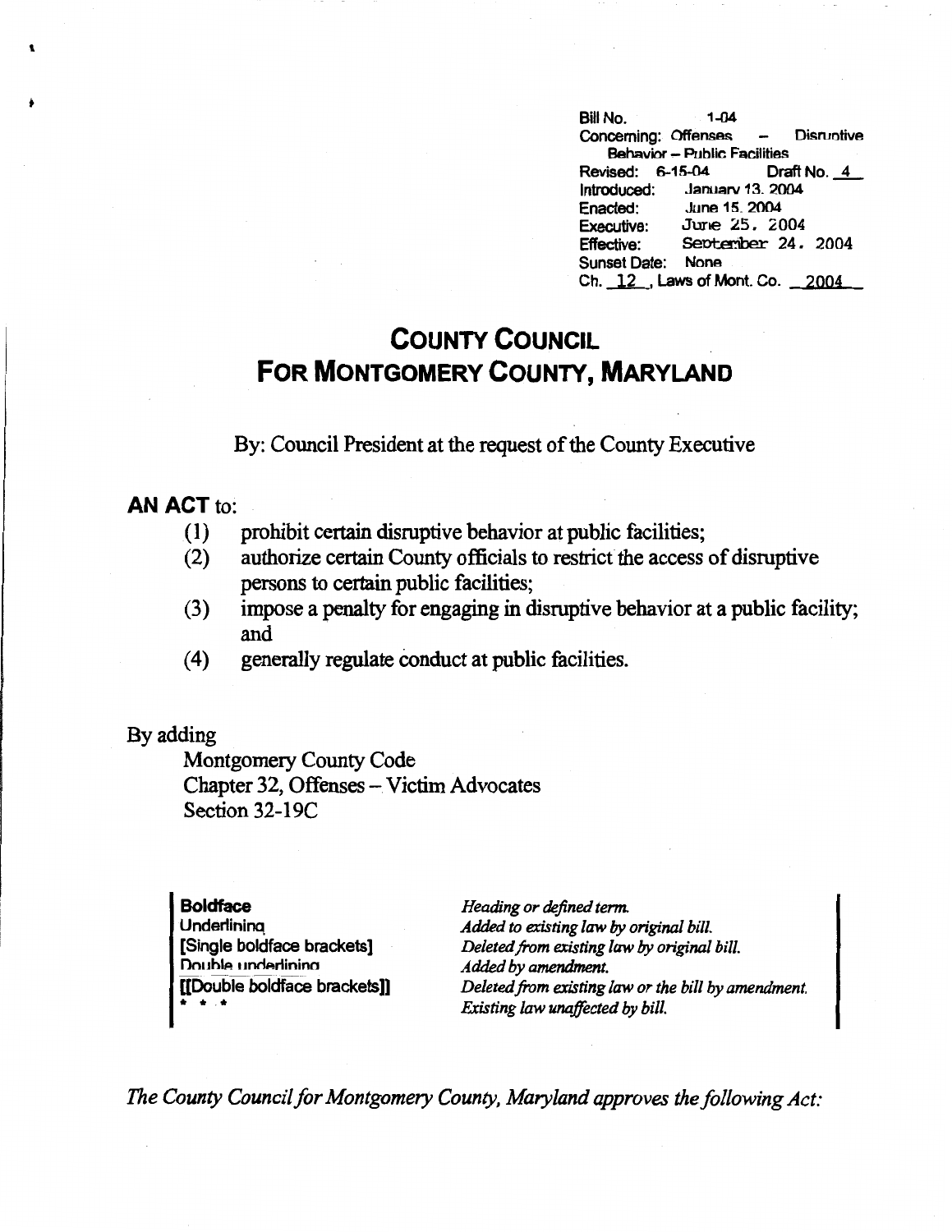$\sim$ 

•

 $\bar{\Sigma}$ 

| l  | Sec. 1. Chapter 32 is amended by adding Section 32-19C: |          |               |                                                                         |
|----|---------------------------------------------------------|----------|---------------|-------------------------------------------------------------------------|
| 2  | <u>32-19C.</u>                                          |          |               | Disruptive Behavior $-\underline{\text{Public} }$ Facilities            |
| 3  | (a)                                                     |          |               | In this Section, the following terms have the following meanings unless |
| 4  |                                                         |          |               | the context clearly indicates otherwise:                                |
| 5  |                                                         | $\Omega$ |               | <b>Reviewing authority means[[:]]</b>                                   |
| 6  |                                                         |          |               | [[(A)]] the Chief Administrative Officer or an Assistant Chief          |
| 7  |                                                         |          |               | Administrative Officer[[; or                                            |
| 8  |                                                         |          | $\mathbf{B}$  | a Denartment Director or the Director's senior-level                    |
| 9  |                                                         |          |               | designee]]. An enforcement agent must not serve as                      |
| 10 |                                                         |          |               | reviewing authority.                                                    |
| 11 |                                                         | (2)      |               | <b>Enforcement agent means:</b>                                         |
| 12 |                                                         |          | <u>(A)</u>    | a Department Director:                                                  |
| 13 |                                                         |          | <u>(B)</u>    | a police officer, deputy sheriff, or County security officer;           |
| 14 |                                                         |          | $\circ$       | an assistant director, division chief, service chief, or other          |
| 15 |                                                         |          |               | person in charge of a facility, who is designated by a                  |
| 16 |                                                         |          |               | Department Director: or                                                 |
| 17 |                                                         |          | $\circled{D}$ | a designee of the Director of Community Use of Public                   |
| 18 |                                                         |          |               | Facilities.                                                             |
| 19 |                                                         | $\Omega$ |               | <b>Public facility means any building. grounds. or transit vehicle</b>  |
| 20 |                                                         |          |               | <u>owned, leased, or used by the County, the Revenue Authority. or</u>  |
| 21 |                                                         |          |               | the Director of Community Use of Public Facilities.                     |
| 22 | $\mathbf{I}(\mathbf{p})$                                |          |               | This Section does not apply to constitutionally-protected conduct.]     |
| 23 |                                                         |          |               | $[(c)]$ (b) A person must not:                                          |
| 24 |                                                         | (1)      |               | act in a manner that a reasonable person would find disrupts the        |
| 25 |                                                         |          |               | normal functions being carried on at [[a]] that public facility; or     |
| 26 |                                                         | (2)      |               | engage in conduct that is specifically prohibited by a notice           |
| 27 |                                                         |          |               | conspicuously posted at [[the]] that public facility. The type of       |

 $\sim$   $-$ 

 $\mathcal{A}^{\mathcal{A}}$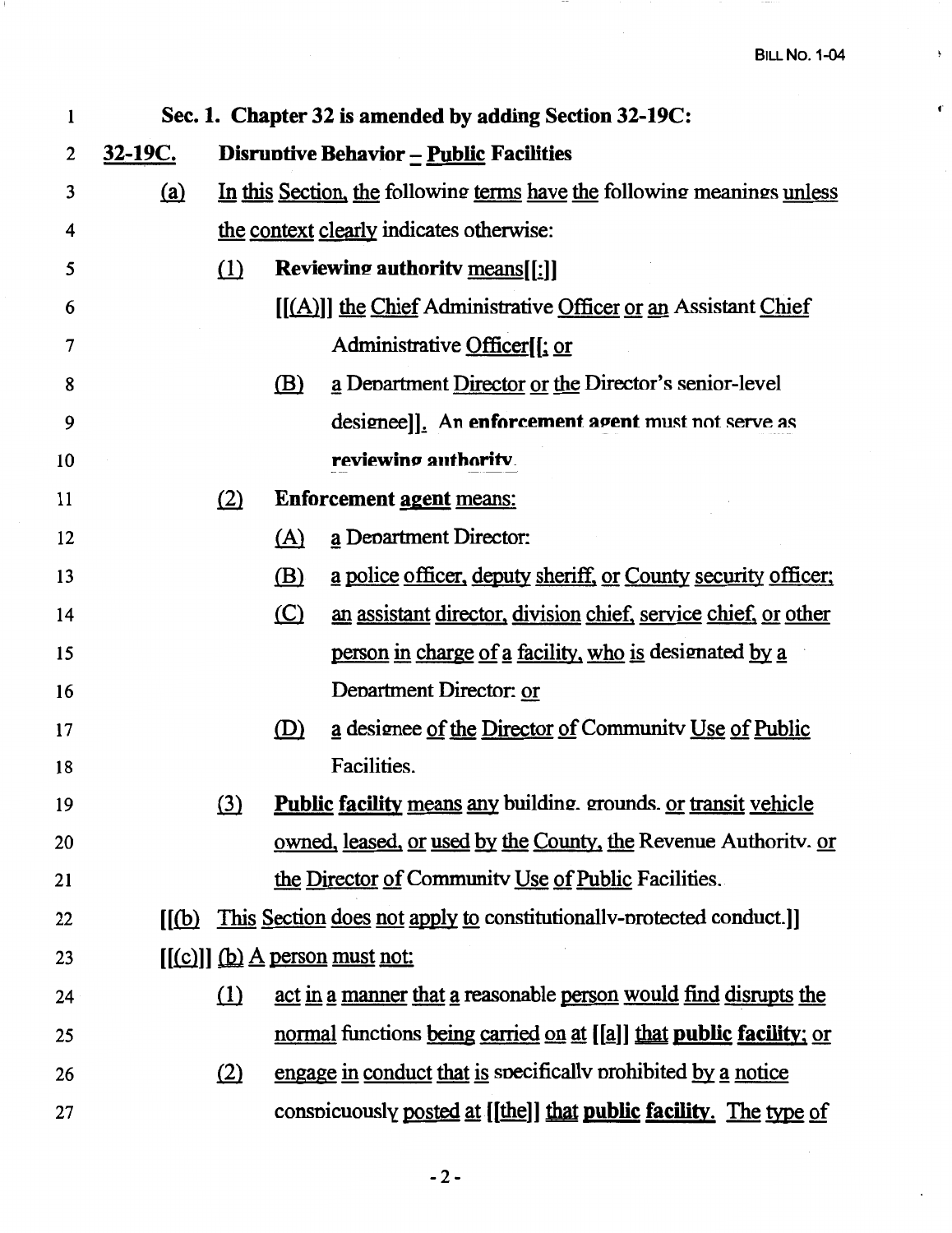| 28 | conduct that may be prohibited by a conspicuously posted notice                         |
|----|-----------------------------------------------------------------------------------------|
| 29 | is conduct that is likely to disrupt others' use of the <b>public</b>                   |
| 30 | facility, or conduct that poses a danger to the person engaging in                      |
| 31 | the conduct or to others.                                                               |
| 32 | $[(d)]$ (c) A person must not refuse, after engaging in conduct prohibited by           |
| 33 | subsection $[(c)]$ (b) at a public facility, to accurately identify himself             |
| 34 | or herself when asked to do so by an enforcement agent.                                 |
| 35 | $[(e)]$ (d) If a person engages in conduct prohibited by subsection $[(c)]$ (b).        |
| 36 | an enforcement agent may issue and personally deliver a written order                   |
| 37 | to the person that:                                                                     |
| 38 | denies the recipient access to that <b>public facility</b> for a period not<br>$\Omega$ |
| 39 | exceeding 90 days;                                                                      |
| 40 | prohibits the recipient if a minor, from entering that public<br>(2)                    |
| 41 | <b>facility</b> without being accompanied by a parent, custodian or                     |
| 42 | guardian:                                                                               |
| 43 | requires the recipient to receive prior written permission from the<br>(3)              |
| 44 | enforcement agent or another specified person designated by the                         |
| 45 | Department Director before entering that public facility; or                            |
| 46 | imposes any other reasonable condition intended to assure that<br>$\left(4\right)$      |
| 47 | normal functions carried on at that public facility are not                             |
| 48 | unreasonably disrupted.                                                                 |
| 49 | If the <b>public facility</b> is a transit vehicle, any order under this subsection     |
| 50 | may apply to some or all other transit vehicles.                                        |
| 51 | $[(f)]$ (e) An order issued under subsection $[(e)]$ (d) must notify the recipient      |
| 52 | that he or she may meet with a reviewing authority to discuss any                       |
| 53 | reasons why the recipient's access to the applicable <b>public facility</b>             |
| 54 | should not be restricted. The notice must specify the proposed place.                   |

 $\label{eq:2} \frac{1}{\sqrt{2}}\int_{0}^{\infty}\frac{1}{\sqrt{2\pi}}\left(\frac{1}{\sqrt{2\pi}}\right)^{2}d\mu_{\rm{eff}}$ 

 $\mathbf{r}$ 

í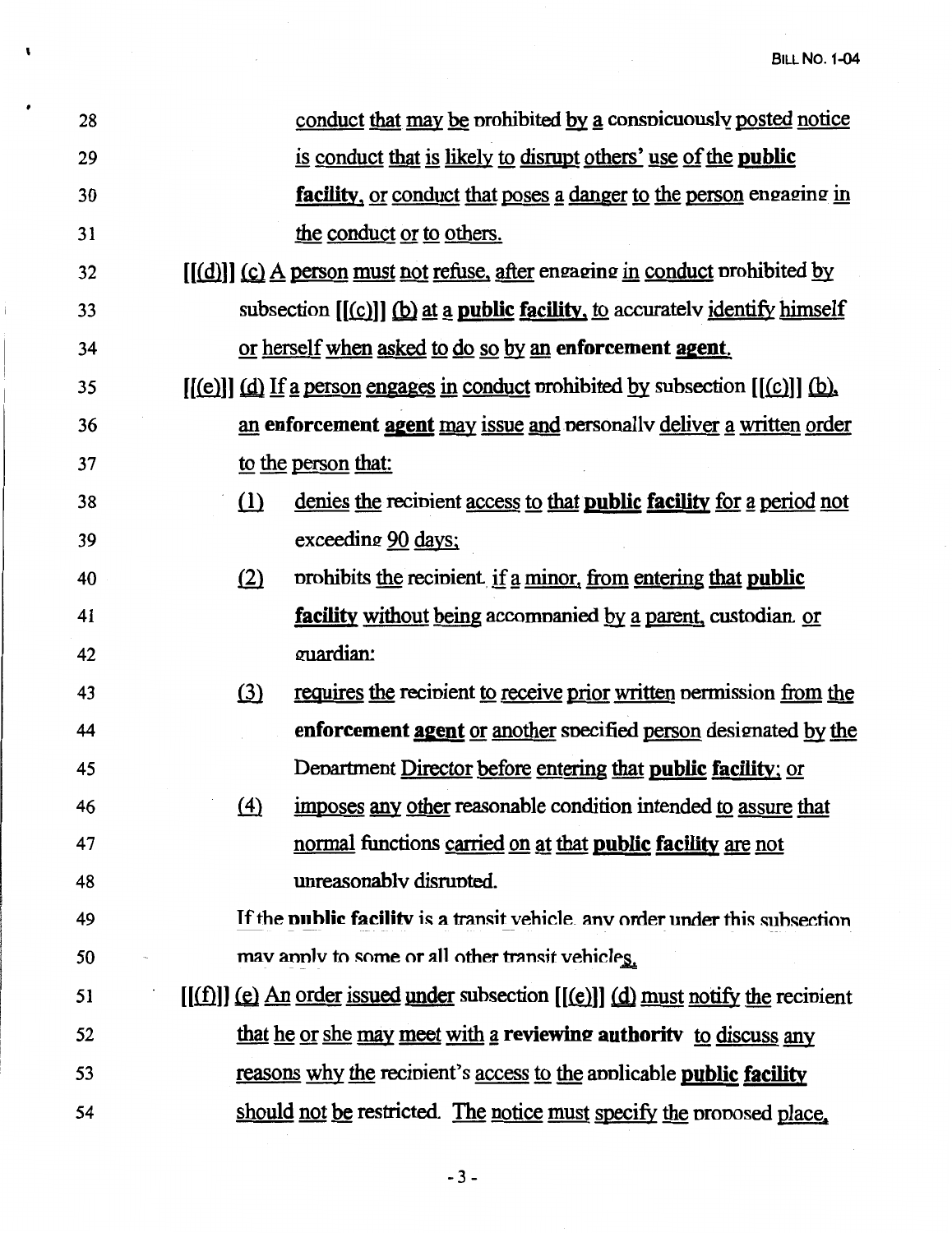$\bar{r}$ 

 $\bullet$ 

| 55 | <u>date</u> , and time of the meeting. The meeting must initially be scheduled                                                     |
|----|------------------------------------------------------------------------------------------------------------------------------------|
| 56 | to be held during the next business day after the order is delivered to the                                                        |
| 57 | recipient. At the request of the recipient the reviewing authority may                                                             |
| 58 | reschedule the meeting at a later date. If a meeting is held, the                                                                  |
| 59 | reviewing authority may affirm, modify, suspend. or rescind the order.                                                             |
| 60 | $[(g)]] [[f] If a person believes that conduct prohibited by a consoicuously$                                                      |
| 61 | placed notice under subsection $[(c)]$ $(b)(2)$ is not dangerous either to                                                         |
| 62 | the person or others, or is conduct that would not be disruptive. before                                                           |
| 63 | engaging in the conduct the person must:                                                                                           |
| 64 | inform the Chief Administrative Officer in writing (by certified<br>(1)                                                            |
| 65 | <u>mail) of the reasons why the conduct is either not dangerous or is</u>                                                          |
| 66 | not disruptive: and                                                                                                                |
| 67 | wait for a decision by the Chief Administrative Officer on<br>(2)                                                                  |
| 68 | whether the conduct will continue to be prohibited.                                                                                |
| 69 | Within 10 business days after receiving that certified mail, the Chief                                                             |
| 70 | Administrative Officer must make a decision and notify the sender of                                                               |
| 71 | the decision and the reasons for it by regular mail. The sender may seek                                                           |
| 72 | judicial review of an adverse decision in the Circuit Court within 30                                                              |
| 73 | <u>days after receiving it. The Court may reverse or modify the decision if</u>                                                    |
| 74 | it finds that the Chief Administrative Officer had no reasonable basis for                                                         |
| 75 | the decision. A person must not engage in any prohibited conduct until                                                             |
| 76 | the court action is final.]                                                                                                        |
| 77 | $[(\underline{h})]$ $[(\underline{g})]$ $(\underline{f})$ $\underline{A}$ person must not violate an order issued under subsection |
| 78 | $[(e)]$ (d). A person who violates subsections (b) or (c) $[or (d)]$ or an                                                         |
| 79 | order issued under subsection $[(e)]$ $(d)$ has committed a Class A                                                                |
| 80 | violation.                                                                                                                         |

-4-

 $\bar{z}$